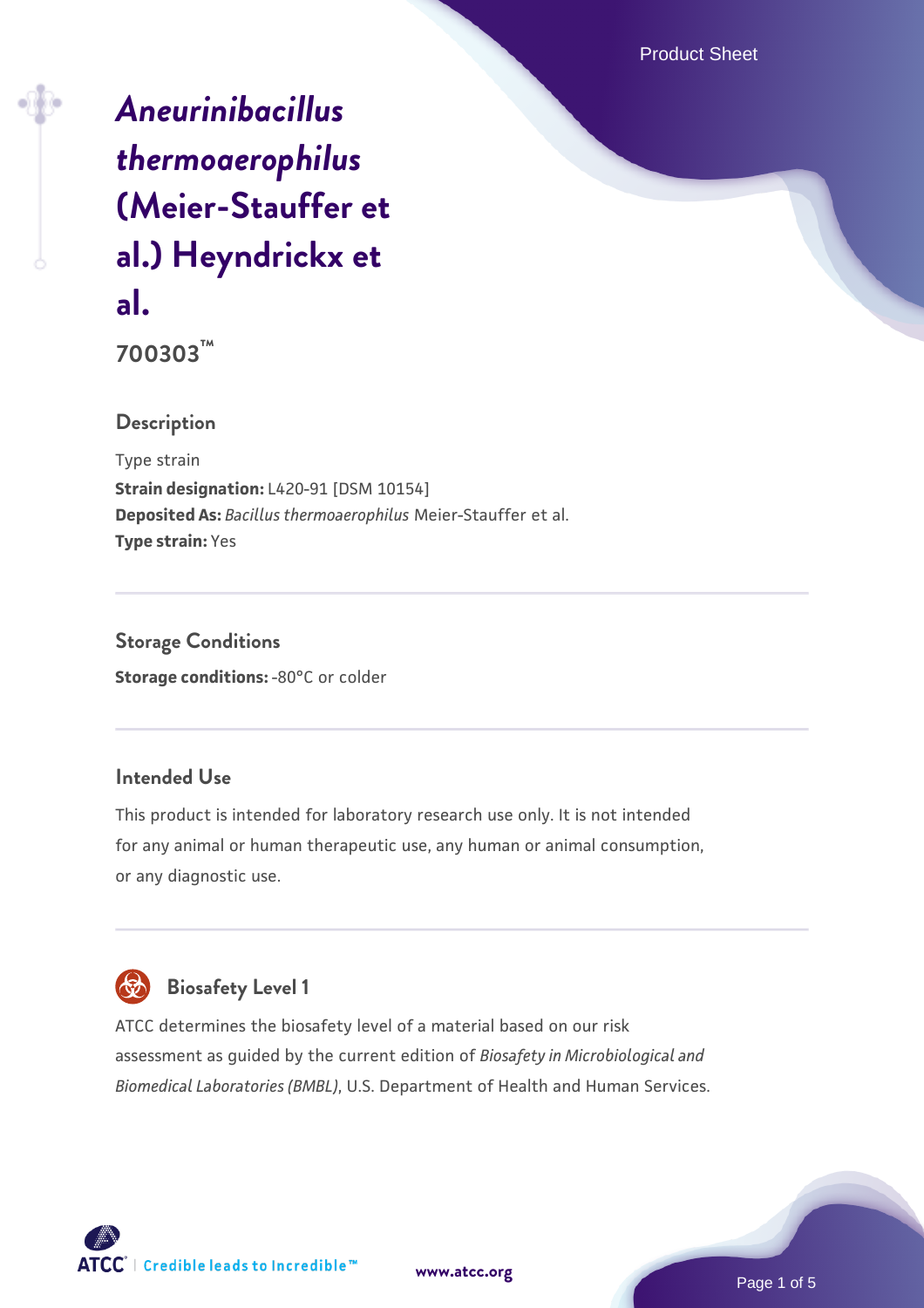It is your responsibility to understand the hazards associated with the material per your organization's policies and procedures as well as any other applicable regulations as enforced by your local or national agencies.

ATCC highly recommends that appropriate personal protective equipment is always used when handling vials. For cultures that require storage in liquid nitrogen, it is important to note that some vials may leak when submersed in liquid nitrogen and will slowly fill with liquid nitrogen. Upon thawing, the conversion of the liquid nitrogen back to its gas phase may result in the vial exploding or blowing off its cap with dangerous force creating flying debris. Unless necessary, ATCC recommends that these cultures be stored in the vapor phase of liquid nitrogen rather than submersed in liquid nitrogen.

#### **Certificate of Analysis**

For batch-specific test results, refer to the applicable certificate of analysis that can be found at www.atcc.org.

#### **Growth Conditions**

**Medium:**  [ATCC Medium 3: Nutrient agar or nutrient broth](https://www.atcc.org/-/media/product-assets/documents/microbial-media-formulations/3/atcc-medium-3.pdf?rev=7510837507e64d849c62a46b5b2197a1) **Temperature:** 55°C **Atmosphere:** Aerobic

#### **Handling Procedures**

1. Open vial according to enclosed instructions.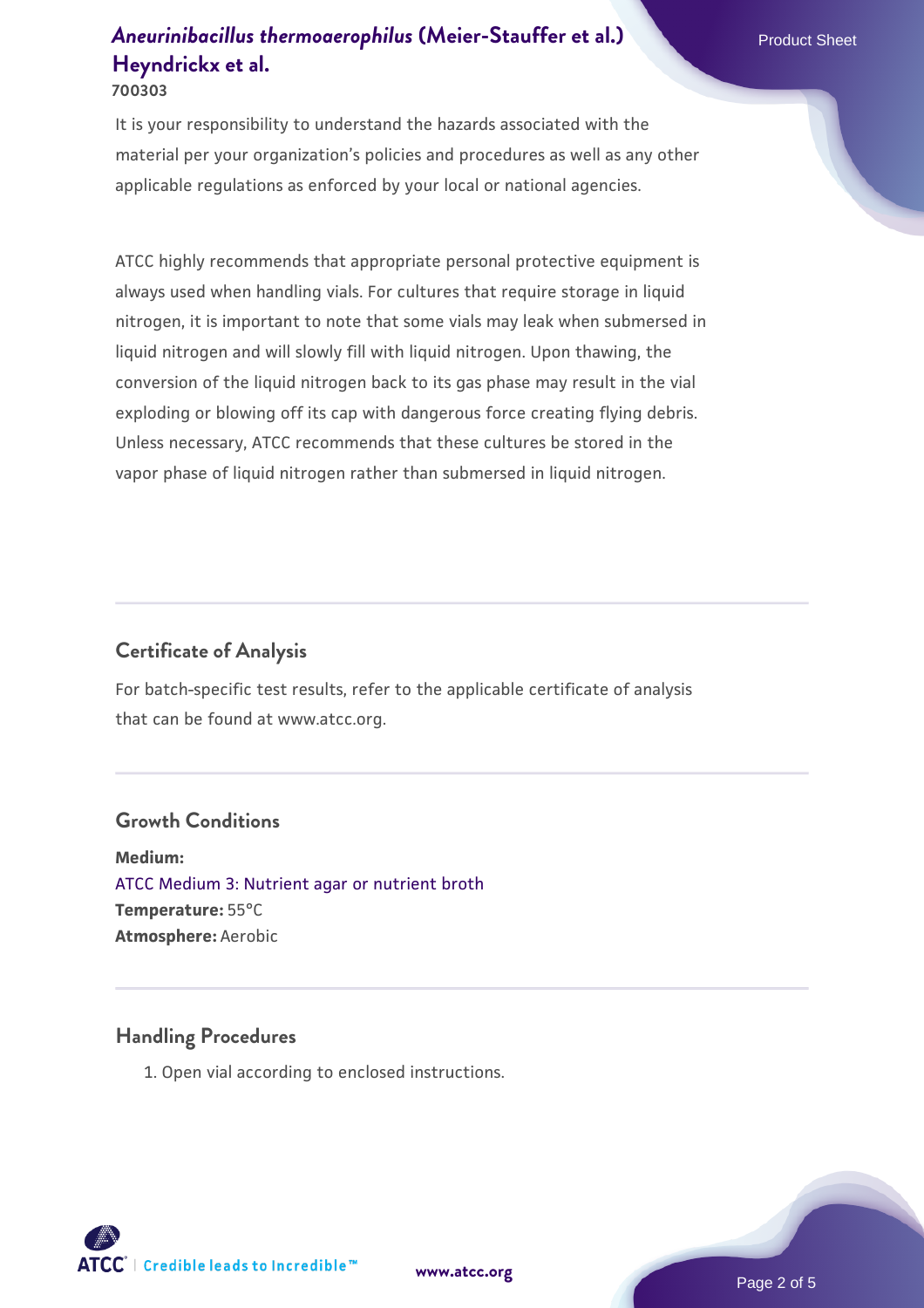#### **700303**

- 2. Using a single tube of #3 broth (5 to 6 mL), withdraw approximately 0.5 to 1.0 mL with a Pasteur or 1.0 mL pipette. Rehydrate the entire pellet.
- 3. Aseptically transfer this aliquot back into the broth tube. Mix well.
- 4. Use several drops of the suspension to inoculate a #3 agar slant and/or plate.
- 5. Incubate the tubes and plate at 55°C for 24 hours.

#### **Notes**

Additional information on this culture is available on the ATCC<sup>®</sup> web site at www.atcc.org.

#### **Material Citation**

If use of this material results in a scientific publication, please cite the material in the following manner: *Aneurinibacillus thermoaerophilus* (Meier-Stauffer et al.) Heyndrickx et al. (ATCC 700303)

#### **References**

References and other information relating to this material are available at www.atcc.org.

#### **Warranty**

The product is provided 'AS IS' and the viability of ATCC<sup>®</sup> products is warranted for 30 days from the date of shipment, provided that the customer has stored and handled the product according to the information included on the product information sheet, website, and Certificate of Analysis. For living cultures, ATCC lists the media formulation and reagents that have been found to be effective for the product. While other

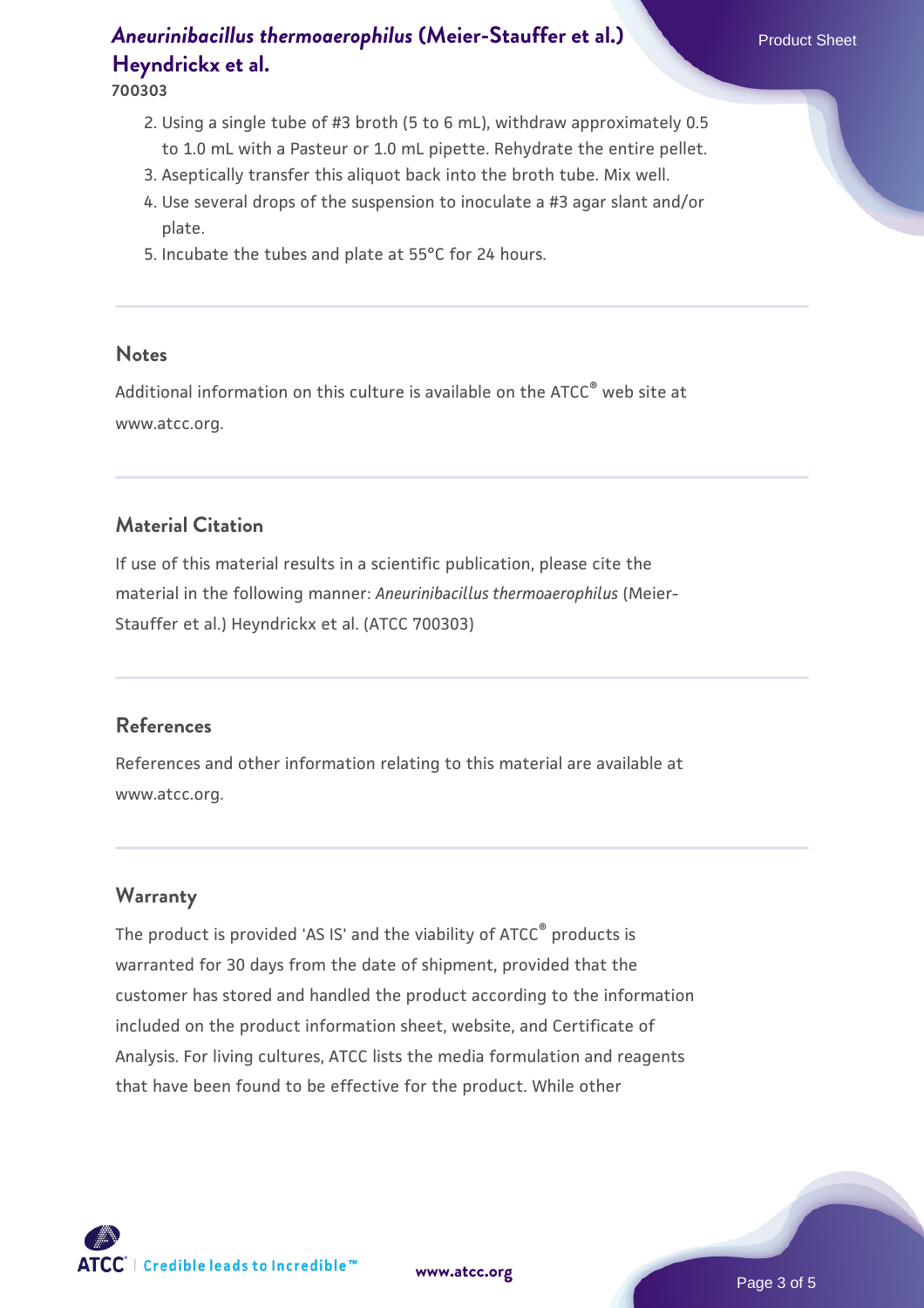#### **700303**

unspecified media and reagents may also produce satisfactory results, a change in the ATCC and/or depositor-recommended protocols may affect the recovery, growth, and/or function of the product. If an alternative medium formulation or reagent is used, the ATCC warranty for viability is no longer valid. Except as expressly set forth herein, no other warranties of any kind are provided, express or implied, including, but not limited to, any implied warranties of merchantability, fitness for a particular purpose, manufacture according to cGMP standards, typicality, safety, accuracy, and/or noninfringement.

#### **Disclaimers**

This product is intended for laboratory research use only. It is not intended for any animal or human therapeutic use, any human or animal consumption, or any diagnostic use. Any proposed commercial use is prohibited without a license from ATCC.

While ATCC uses reasonable efforts to include accurate and up-to-date information on this product sheet, ATCC makes no warranties or representations as to its accuracy. Citations from scientific literature and patents are provided for informational purposes only. ATCC does not warrant that such information has been confirmed to be accurate or complete and the customer bears the sole responsibility of confirming the accuracy and completeness of any such information.

This product is sent on the condition that the customer is responsible for and assumes all risk and responsibility in connection with the receipt, handling, storage, disposal, and use of the ATCC product including without limitation taking all appropriate safety and handling precautions to minimize health or environmental risk. As a condition of receiving the material, the customer agrees that any activity undertaken with the ATCC product and any progeny or modifications will be conducted in compliance with all applicable laws, regulations, and guidelines. This product is provided 'AS IS' with no representations or warranties whatsoever except as expressly set forth herein and in no event shall ATCC, its parents, subsidiaries, directors, officers,